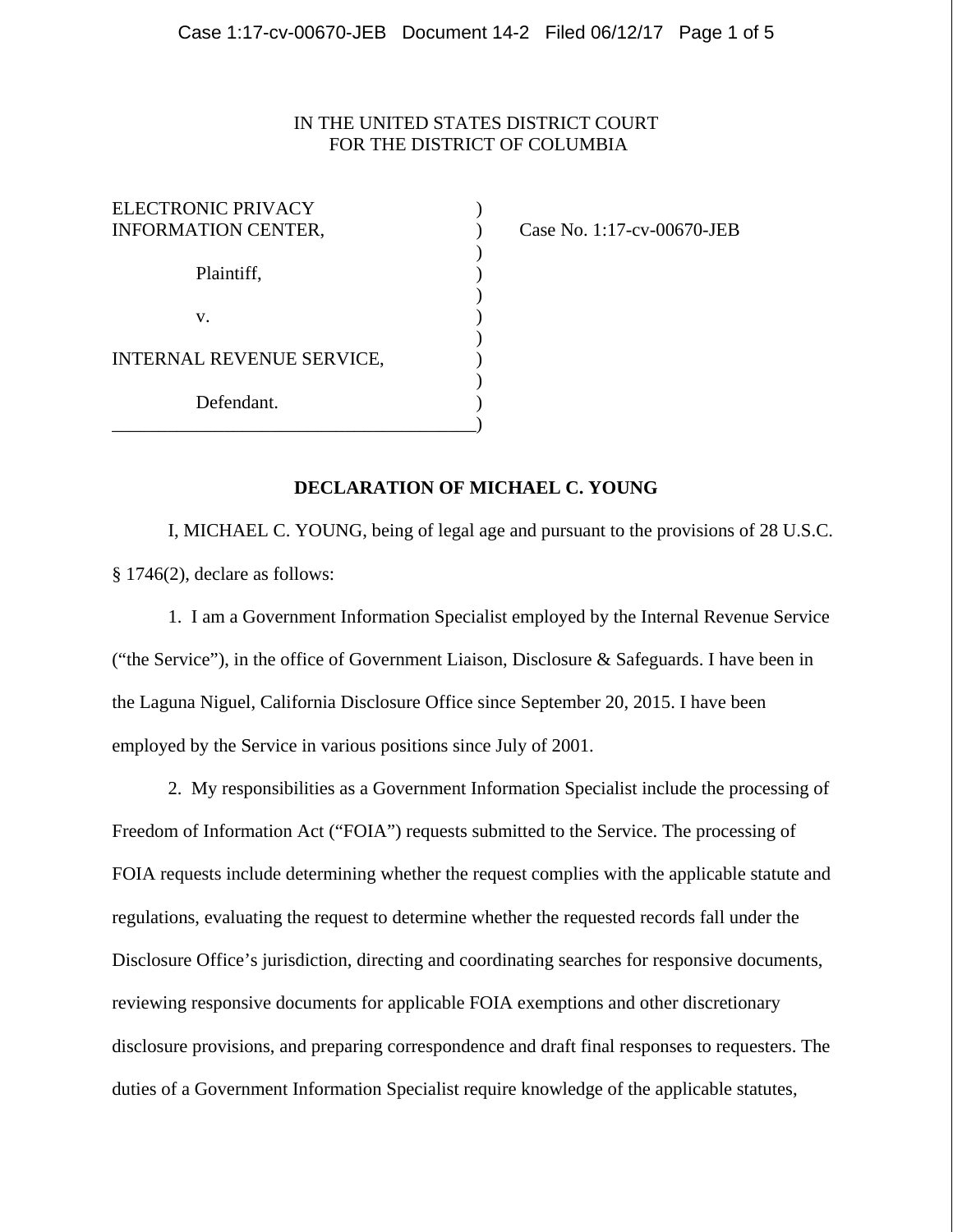### Case 1:17-cv-00670-JEB Document 14-2 Filed 06/12/17 Page 2 of 5

regulations, and procedures governing requests for information, as well as the Service's institutional practices, the roles of various components within the Service, and the types of records maintained in each component.

3. Due to the nature of my duties, I am familiar with the requirements for disclosure in response to a FOIA request, including that the FOIA exempts certain types of documents from disclosure in response to a request. I make this declaration based on my personal knowledge and knowledge of the official business records that I have reviewed in the AFOIA system in connection with this case. AFOIA is a computer system used, among other purposes, to process Disclosure casework under FOIA. AFOIA can be accessed by all Disclosure Office personnel and Disclosure Office personnel can use AFOIA to search files pertaining to a particular FOIA request.

4. Ms. Eleni Kyriakides, on behalf of Plaintiff Electronic Privacy Information Center, submitted a FOIA request dated February 16, 2017, to the Service's Atlanta Office (the "First Records Request"). The First Records Request sought "all of Donald J. Trump's individual income tax returns for tax years 2010 forward, and any other indications of financial relations with the Russian government or Russian businesses." A true and correct copy of the First Records Request is attached as Exhibit A to this declaration.

5. The First Records Request did not include an executed power of attorney form, Privacy Act consent, or tax information authorization that would permit the requestor to receive confidential third party return information from the Service.

6. The Service received the First Records Request on February 16, 2017, and assigned it case number F17048-0017.

2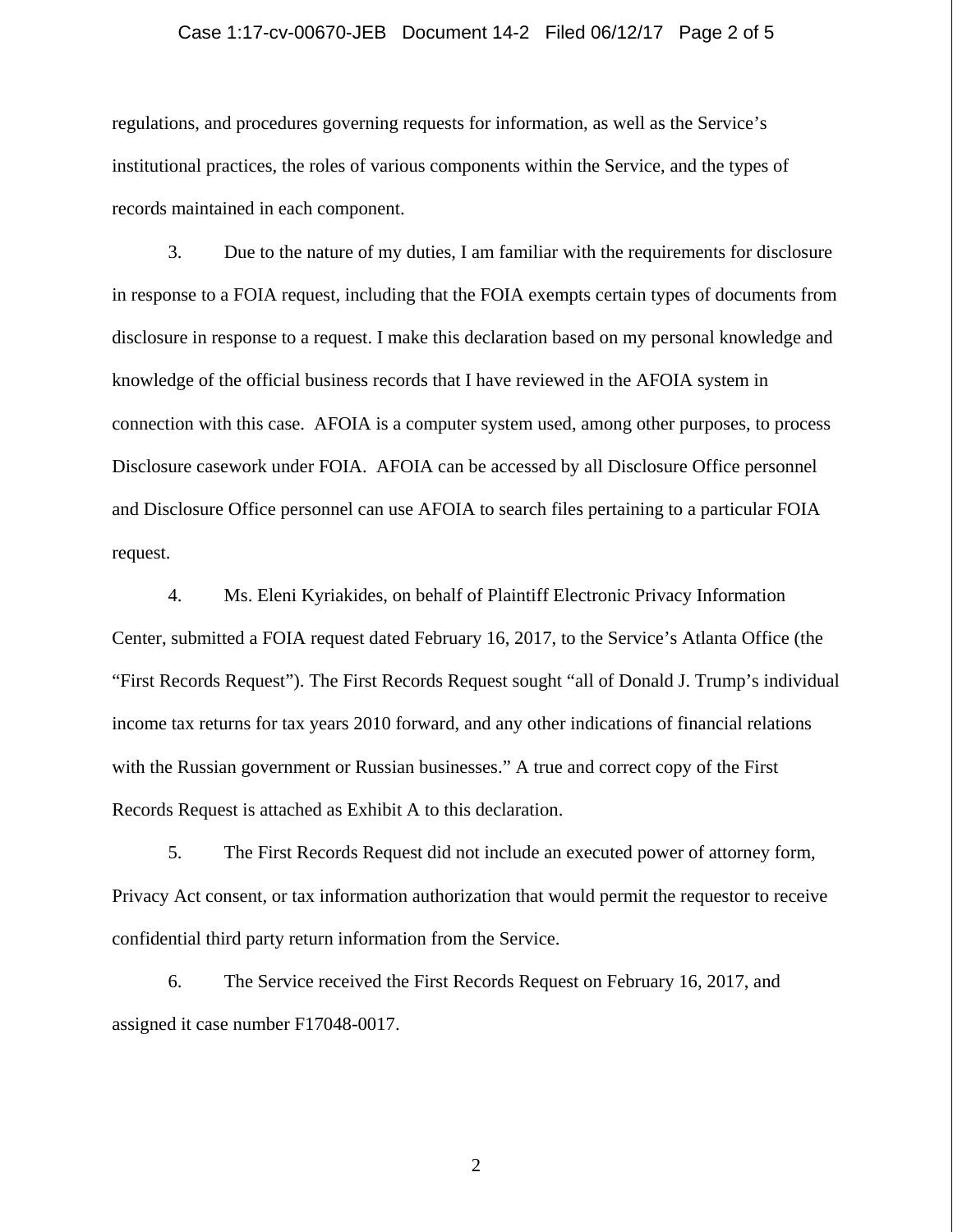### Case 1:17-cv-00670-JEB Document 14-2 Filed 06/12/17 Page 3 of 5

7. After reviewing the First Records Request, I determined that the First Records Request sought tax returns and tax return information of a third party taxpayer. When a requestor seeks records pertaining to other persons or businesses, "the requestor shall furnish a properly executed power of attorney, Privacy Act consent, or tax information authorization." 26 C.F.R. § 601.702(c)(5)(iii)(C). Because the requestor failed to provide the applicable authorization to receive third-party records, I determined that the request was incomplete and could not be processed.

8. The Service timely responded to the First Records Request by letter dated March 2, 2017. A true and correct copy of the Service's response letter as mailed is attached as Exhibit B to this declaration. In the letter, the Service stated that the documents EPIC sought, to the extent they existed, consisted of, or contained the tax returns or return information of a third party. The Service stated that the request for the third party return information was "incomplete" and could not be processed unless the requestor "furnish[ed] a properly executed power of attorney, Privacy Act consent, or tax information authorization, as appropriate," pursuant to the Treasury Regulations. The letter stated that it was "closing [EPIC's] request as incomplete with no further action" because the required authorization was not provided. *See* Decl. Ex. B.

9. The March 2, 2017 letter does not include any information about administrative appeal rights because this response letter was not a determination. *Id.*

10. Mr. John Davisson, on behalf of Plaintiff Electronic Privacy Information Center, submitted a second FOIA request dated March 29, 2017, to the Service's Atlanta Office (the "Second Records Request"). The Second Records Request sought "all of Donald J. Trump's individual income tax returns for tax years 2010 forward, and any other indications of financial

3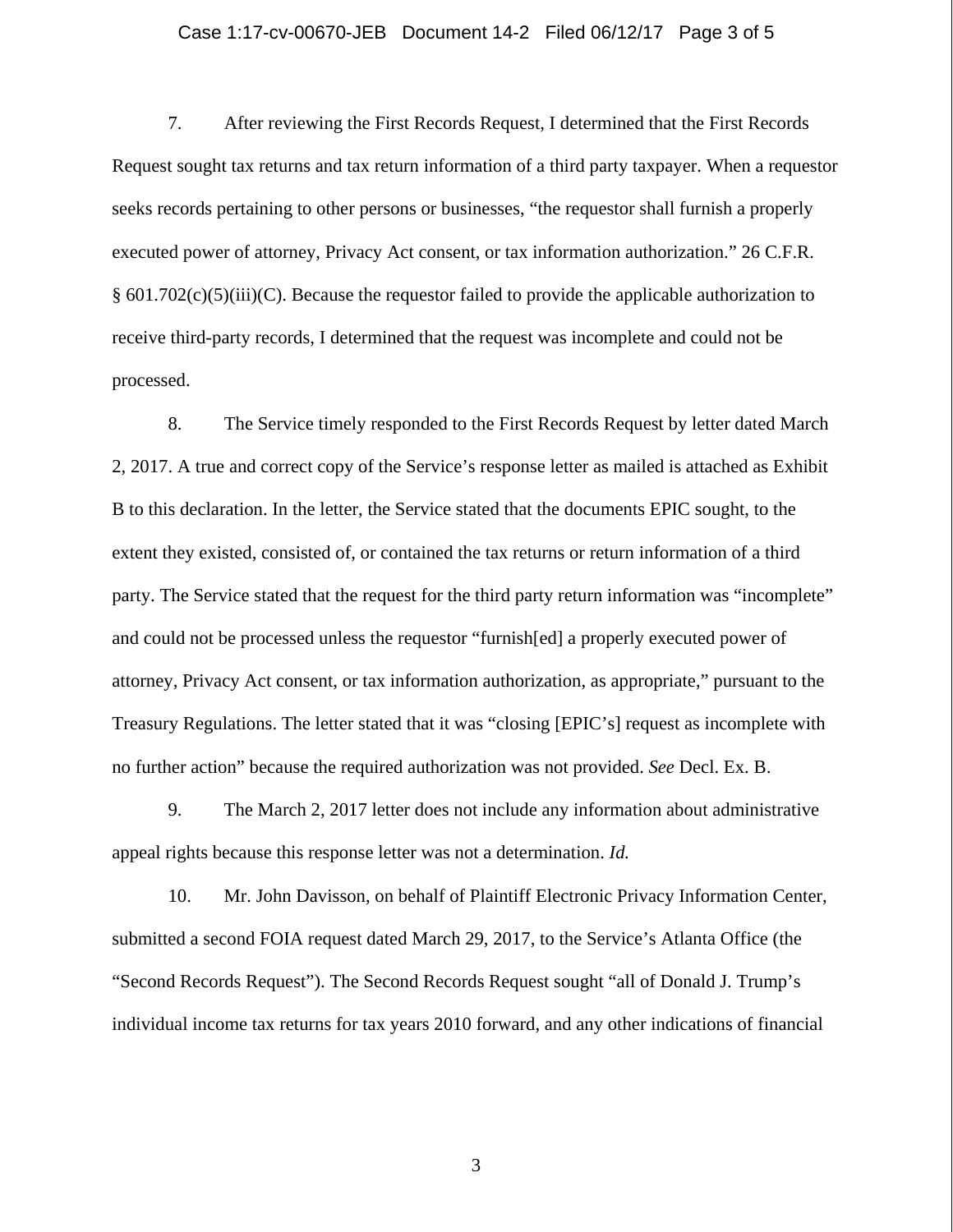### Case 1:17-cv-00670-JEB Document 14-2 Filed 06/12/17 Page 4 of 5

relations with the Russian government or Russian businesses." A true and correct copy of the Second Records Request is attached as Exhibit C to this declaration.

11. The Second Records Request did not include an executed power of attorney form, Privacy Act consent, or tax information authorization that would authorize the requestor to receive confidential third party return information from the Service. *See* Decl. Ex. C.

12. The Service received the Second Records Request on March 29, 2017, and assigned it case number F17089-0037.

13. After reviewing the Second Records Request, I determined that the Second Records Request sought tax returns and tax return information of a third party taxpayer. When a requestor seeks records pertaining to other persons or businesses, "the requestor shall furnish a properly executed power of attorney, Privacy Act consent, or tax information authorization." 26 C.F.R.  $\S 601.702(c)(5)(iii)(C)$ . Because the requestor failed to provide the applicable authorization to receive third-party records, I determined that the request was incomplete and could not be processed.

14. The Service timely responded to the Second Records Request by letter dated April 6, 2017. A true and correct copy of the Service's response is attached as Exhibit D to this declaration. In the letter, the Service stated that the documents EPIC sought, to the extent they existed, consisted of, or contained the tax returns or return information of a third party. The Service stated that the request for the third party return information was "incomplete" and could not be processed unless the requestor "furnish[ed] a properly executed power of attorney, Privacy Act consent, or tax information authorization, as appropriate," pursuant to the Treasury Regulations. Decl. Ex. D.

4